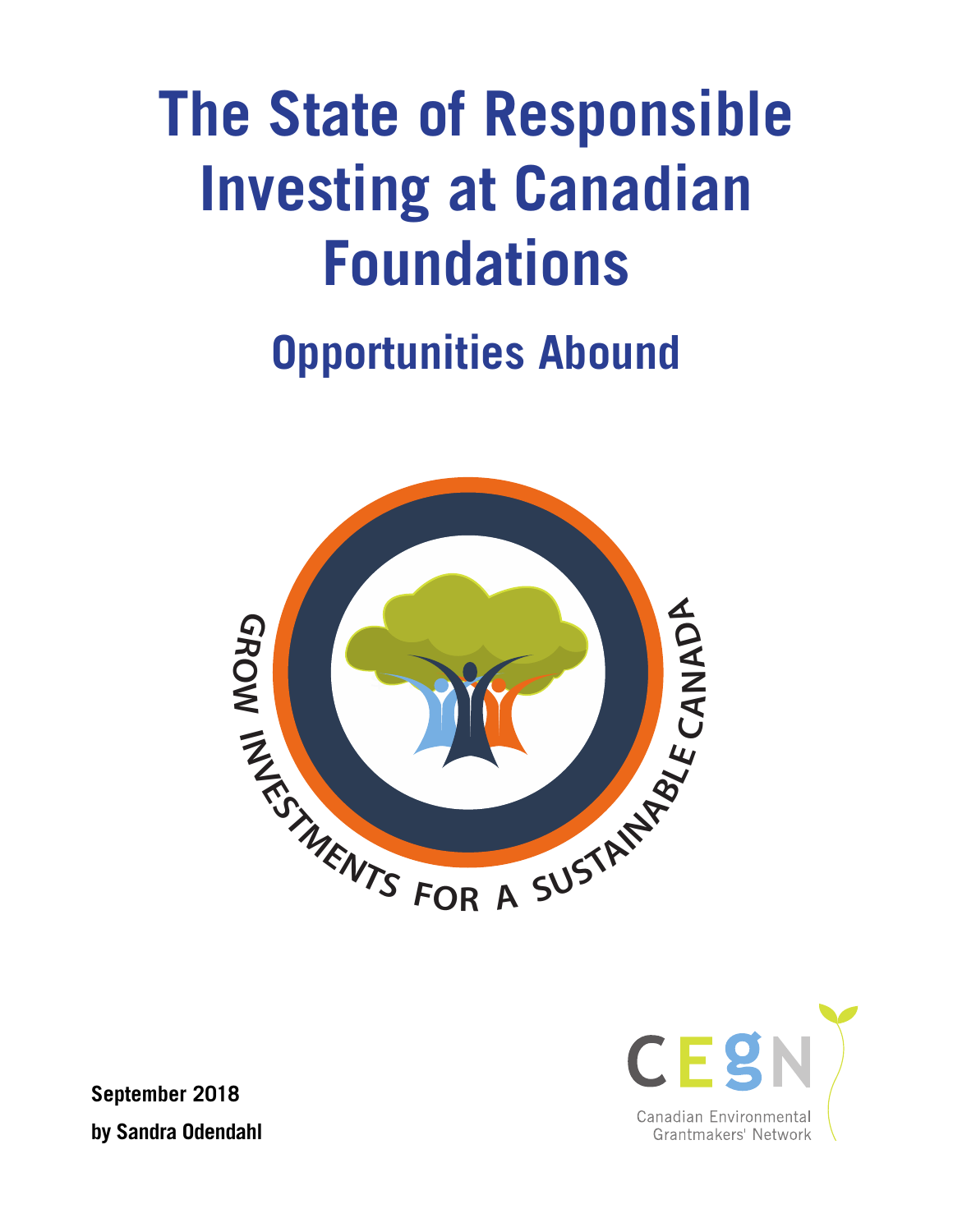## **Executive Summary**

Responsible investing, also known as sustainable investing, is a rapidly growing practice, representing almost 40% of all assets under management in Canada.<sup>1</sup> Responsible investing represents an opportunity for mission-driven organizations, such as charitable foundations, to drive positive social and environmental impact through their capital assets. However, data shows that only 12% of responsibly invested assets are held by foundations and endowments.

In July 2017, CEGN commissioned a high-level review of responsible investing activities among Canadian foundations. The study set out to learn how philanthropic funders are currently using their endowments to support a sustainable future for Canada, and what they see as challenges and opportunities going forward. The study included an online survey, personal interviews and desktop research.

What we found was a deep desire among Canadian grantmakers to better align their foundations' investment portfolio with their social mission. Among respondents to CEGN's survey, 83% reported that they were following some type of responsible investment strategy, primarily screening, environmental, social and governance (ESG) integration or impact investing.<sup>1a</sup> Typically, grantmakers reported first adopting a responsible investing approach because staff, management and/or the board pushed the foundation to use the investment portfolio to support the institutional mission. Several study participants observed that as a younger generation takes the helm at foundations, on their boards, and on investment committees, there is even greater interest in exploring responsible investing. Overall awareness of E, S and G issues is another driver, rising in recent years with discussions of environmental and social issues, including climate change, appearing more frequently in the business pages of newspapers, and as large pension funds adopt ESG screening strategies.

While an organization's staff and board were instrumental in adopting a responsible investing strategy with their endowment, the finance committee of the board was often cited as a major obstacle. Traditional finance professionals on foundation boards or investment committees were described as hesitant to embrace responsible investing because they erroneously assume it will lower returns. Investment managers were also accused of being poorly informed about, or resistant to, helping foundation endowments develop a responsible investing strategy. However, in many cases a failure to adopt any kind of responsible investing strategy was simply a matter of resource constraints and competing priorities, particularly at small foundations.

- <sup>1</sup> RIA. February 2017. 2016 *Canadian Responsible Investment Trends Report*. [https://www.ria](https://www.riacanada.ca/trendsreport/)[canada.ca/trendsreport/](https://www.riacanada.ca/trendsreport/)
- <sup>1a</sup> This high response rate may be partly because those foundations already active in the field of responsible investing were more prone to answer the questionnaire; and it may also be the result of the growing prevalence of ESG integration in a large number of mainstream investment products.